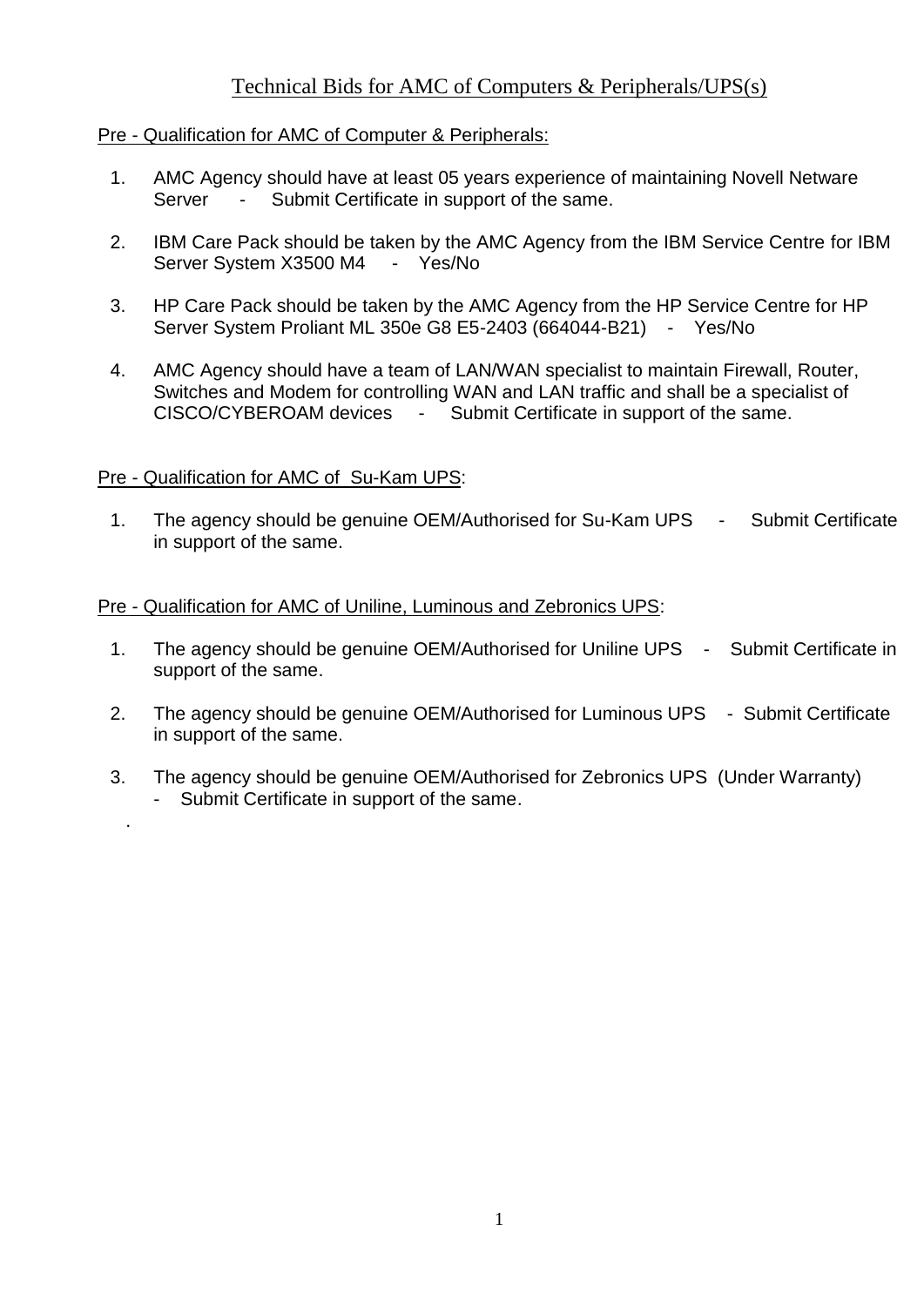

### **CENTRAL GOVERNMENT EMPLOYEES WELFARE HOUSING ORGANISATION**

(An Autonomous Organisation, M/o HUA) 6 th Floor, `A' Wing, Janpath Bhawan, Janpath, New Delhi – 110 001

Ph : 23739722/ 23717249/ Fax No.23717250 Email: **[cgewho@nic.in](mailto:cgewho@nic.in)** Website: **www.cgewho.in**

# **TENDER /e- TENDER NOTICE FOR AMC OF COMPUTER & PERIPHERALS/UPS (S)**

**CGEWHO, an Autonomous Organisation of Govt. of India** invites sealed tenders/ quotations from reputed Agencies/OEM for AMC of Computer & Peripherals (including Networking Devices) and /UPS (s). Last date for receipt of quotations is **18.07.2018** upto 1600 hrs at the address mentioned above. Tender may be studied and downloaded from the website [www.cgewho.in,](http://www.cgewho.in/) i.e. [www.tenderwizard.com/CGEWHO](http://www.tenderwizard.com/CGEWHO) or [www.eprocure.gov.in.](http://www.eprocure.gov.in/) Only online question(s) from GST registered agencies through e-tendering will be acceptable.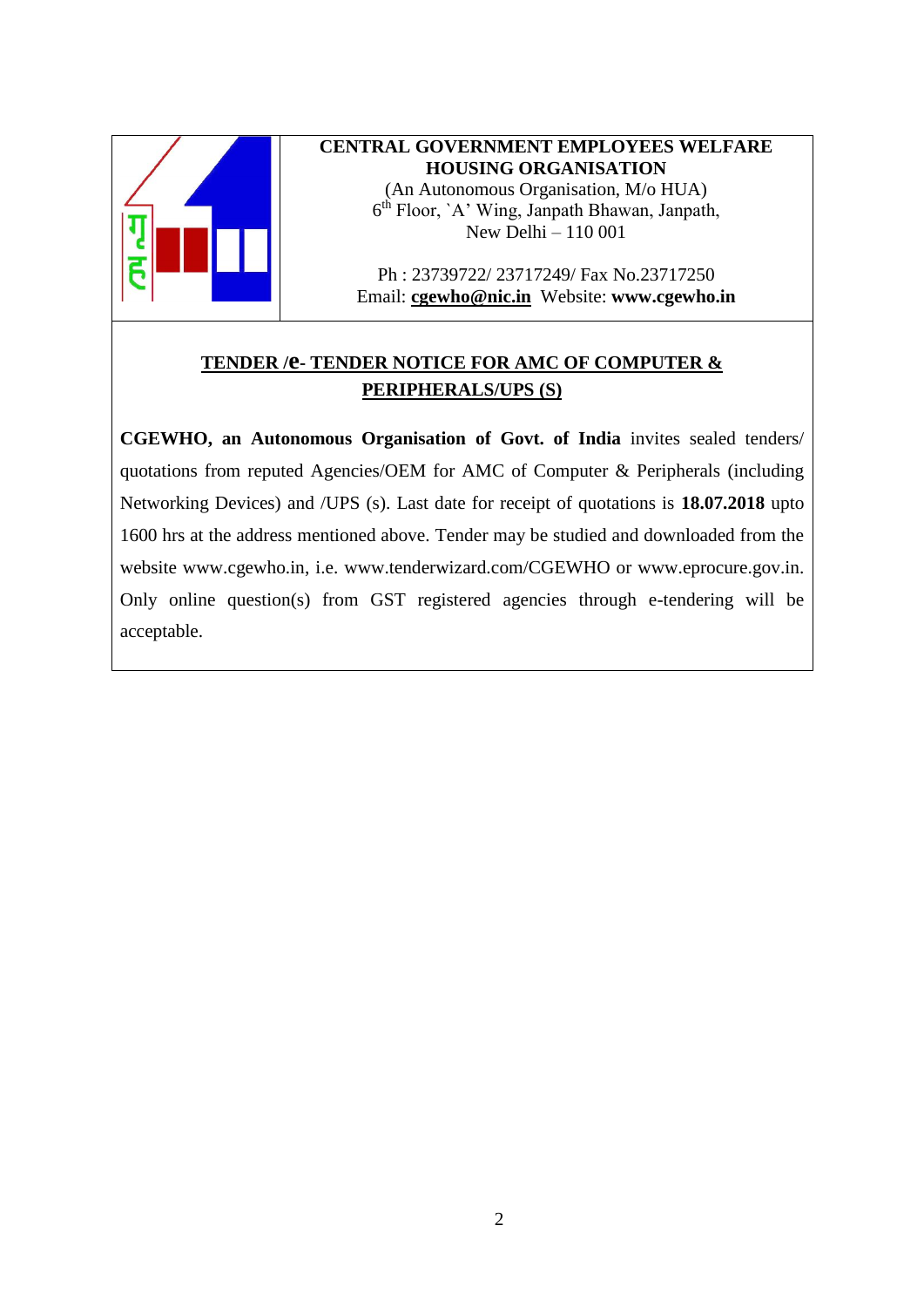# **CENTRAL GOVERNMENT EMPLOYEES WELFARE HOUSING ORGANISATION**

### NOTICE INVITES SEALED TENDERS/ QUOTATIONS FROM REPUTED AGENCIES/OEM FOR AMC OF COMPUTER & PERIPHERALS (INCLUDING NETWORKING DEVICES)/UPS (S)

Central Government Employees Welfare Housing Organisation (CGEWHO), an Autonomous Organisation, under Ministry of Housing & Urban Affairs, Govt. of India invites sealed quotations/tender from registered, well-established and reputed agencies for AMC services as under:

- 2. Interested Agencys/Agencies can download Tender document containing detailed information and terms & conditions from CGEWHO's website [www.cgewho.in](http://www.cgewho.in/) [www.tenderwizard.com/CGEWHO](http://www.tenderwizard.com/CGEWHO) | [www.eprocure.gov.in](http://www.eprocure.gov.in/)
- 3. Minimum pre-qualification criteria for computer & peripherals AMC agency:
	- a. AMC Agency should have at least 5year experience of maintaining Computers and Peripherals including Server and Novel Server.
	- b. IBM Care Pack should be taken by the AMC Agency from the IBM Service Centre for IBM Server System X3500 M4.
	- c. HP Care Pack should be taken by the AMC Agency from the HP Service Centre for HP Server System Proliant ML 350e G8 E5-2403 (664044-B21).
	- d. AMC Agency should have a team of LAN/WAN specialist to maintain Firewall, Router, Switches and Modem for controlling WAN and LAN traffic and shall be a specialist of CISCO/CYBEROAM devices.
- 4. Minimum pre-qualification criteria for UPS AMC:
	- a. The Agency should be genuine OEM/Authorised Agency for Su-Kam/Uniline/Zebronics UPS only. Preference will be given to OEM manufacturers. Experience of providing 03 years is necessary.
- 5. The Agency may submit their E-bids alongwith supporting documents towards para 3 & 4 above as per enclosed annexure within prescribed time under the TWO categories (i.e. mentioned in annexure) in two stage bidding systems:
	- i. Comprehensive AMC charges included of all Spare Parts/Consumables etc.
	- ii. AMC charges without Spare Parts/Consumables etc.

#### **The schedule of receipt of Quotations is as under** :-

| Last Date and Time for receipt of | 18.07.2018 $(1600 \text{ hrs})$ |
|-----------------------------------|---------------------------------|
| Bids/Quotations                   |                                 |
|                                   |                                 |

Opening of Technical Bids : **18.07.2018** (1600 hrs)

- 6. Quotations received after the stipulated date  $\&$  time and incomplete quotations, will be summarily rejected.
- 7. The detailed requisite forms and information (of machines to be covered in AMC and terms & conditions) of tender is mentioned in Annexure I to IV.
- 8. The e-Tendering instructions to bidders are mentioned in Annexure V for the information of prospective bidders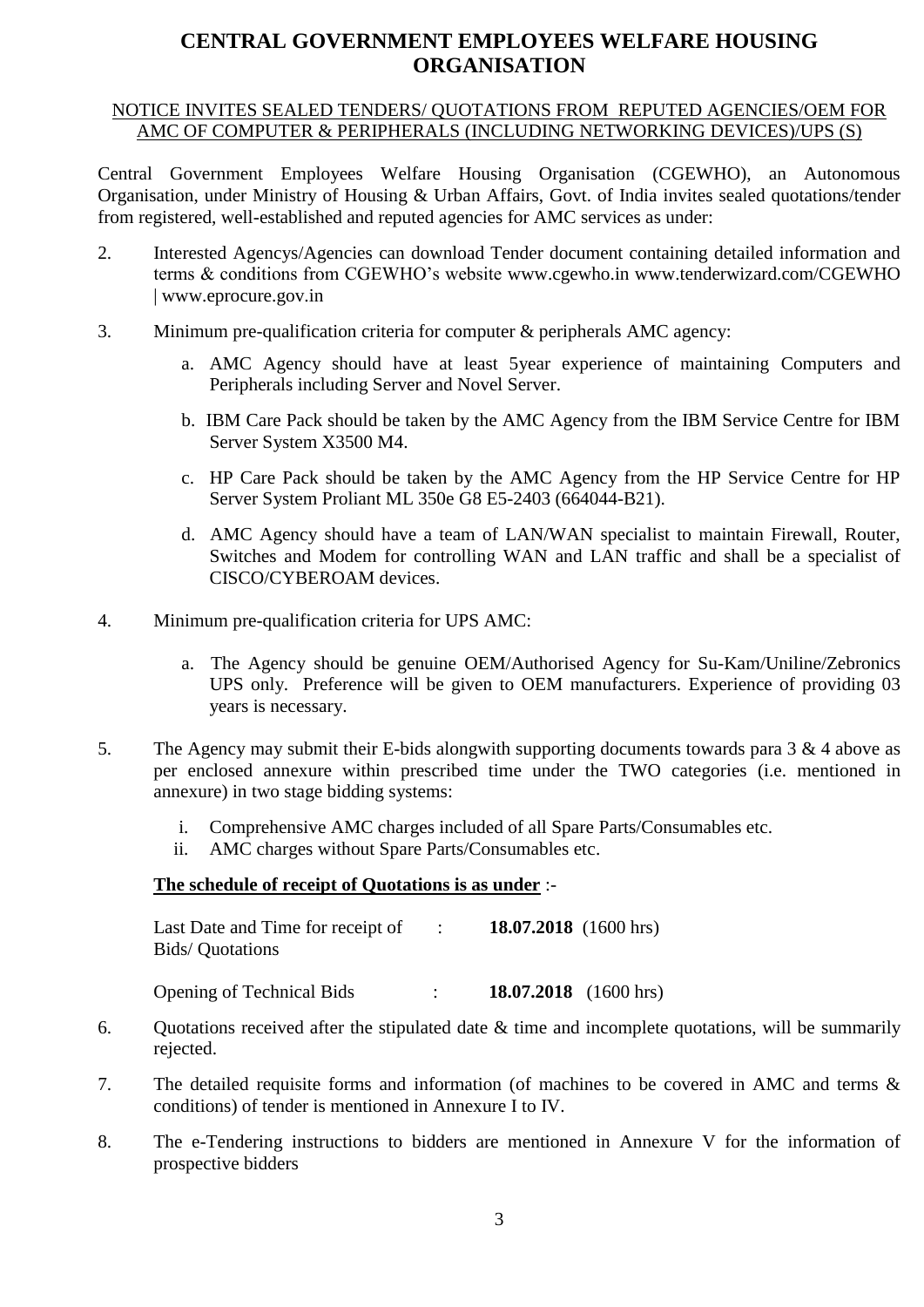# **PROFORMA OF FINANCIAL BID FOR AMC OF COMPUTER PERIPHERALS**

|                                                                         | <b>Particulars</b>                                                 |                                                                   |  |  |  |  |
|-------------------------------------------------------------------------|--------------------------------------------------------------------|-------------------------------------------------------------------|--|--|--|--|
| 1.                                                                      | Computer & Peripherals as per Annexure-IV                          |                                                                   |  |  |  |  |
| 2.                                                                      |                                                                    | AMC Agency should have at least 5 years experience of maintaining |  |  |  |  |
|                                                                         | Novell Netware Server.                                             |                                                                   |  |  |  |  |
| 3.                                                                      | IBM Care Pack should be taken by the AMC Agency from the IBM       |                                                                   |  |  |  |  |
|                                                                         | Service Centre for IBM Server System X3500 M4.                     |                                                                   |  |  |  |  |
| 4.                                                                      | HP Care Pack should be taken by the AMC Agency from the HP Service |                                                                   |  |  |  |  |
|                                                                         | Centre for HP Server System Proliant ML 350e G8 E5-2403 (664044-   |                                                                   |  |  |  |  |
|                                                                         | B21).                                                              |                                                                   |  |  |  |  |
| 5.                                                                      | AMC Agency should have a team of LAN/WAN specialist to maintain    |                                                                   |  |  |  |  |
|                                                                         | Firewall, Router, Switches and Modem for controlling WAN and LAN   |                                                                   |  |  |  |  |
|                                                                         | traffic and shall be a specialist of CISCO/CYBEROAM devices.       |                                                                   |  |  |  |  |
| Note: Please quote rates for one year contract in the following format: |                                                                    |                                                                   |  |  |  |  |
| <b>Particulars</b>                                                      | Comprehensive AMC inclusive of all                                 | <b>AMC Without Spare</b>                                          |  |  |  |  |
|                                                                         | Spare Parts/Consumables etc.                                       | Parts/Consumables                                                 |  |  |  |  |
|                                                                         |                                                                    |                                                                   |  |  |  |  |
|                                                                         |                                                                    |                                                                   |  |  |  |  |
| <b>Annual Charges</b>                                                   |                                                                    |                                                                   |  |  |  |  |
|                                                                         | Total                                                              |                                                                   |  |  |  |  |
|                                                                         |                                                                    |                                                                   |  |  |  |  |
| GST/Taxes                                                               |                                                                    |                                                                   |  |  |  |  |
| <b>Grand Total</b>                                                      |                                                                    |                                                                   |  |  |  |  |

Signature and seal of the Authorised Person/Proprietor of the agency

Encl: Terms & condition(s) duly signed

Date: Place:

.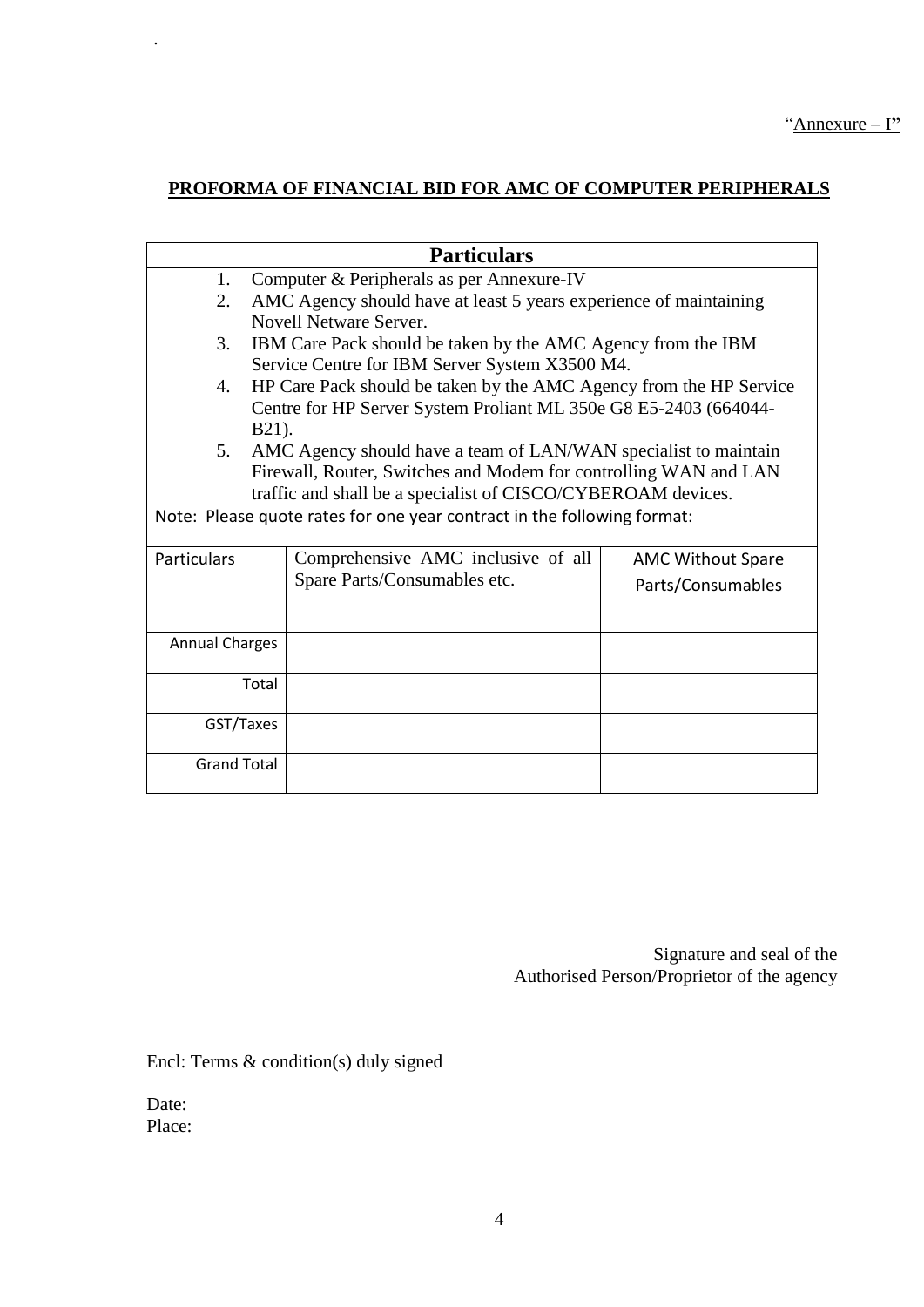## Annexure-II

## **PROFORMA OF FINANCIAL BID FOR AMC OF Su-Kam UPS**

| S.No.                                                                   |                    | <b>Quantity</b>                                                                    |                                               |  |  |
|-------------------------------------------------------------------------|--------------------|------------------------------------------------------------------------------------|-----------------------------------------------|--|--|
| 1.                                                                      |                    | 01 UPS (3 KVA)                                                                     |                                               |  |  |
| Note: Please quote rates for one year contract in the following format: |                    |                                                                                    |                                               |  |  |
| <b>Perticulars</b>                                                      |                    | <b>AMC</b><br>Comprehensive<br>inclusive of all<br>Spare<br>Parts/Consumables etc. | <b>AMC Without Spare</b><br>Parts/Consumables |  |  |
|                                                                         | Annual Charges     |                                                                                    |                                               |  |  |
|                                                                         | Total              |                                                                                    |                                               |  |  |
|                                                                         | GST/Taxes          |                                                                                    |                                               |  |  |
|                                                                         | <b>Grand Total</b> |                                                                                    |                                               |  |  |

Signature and seal of the Authorised Person/Proprietor of the agency

Encl: Terms & condition(s) duly signed

Date: Place: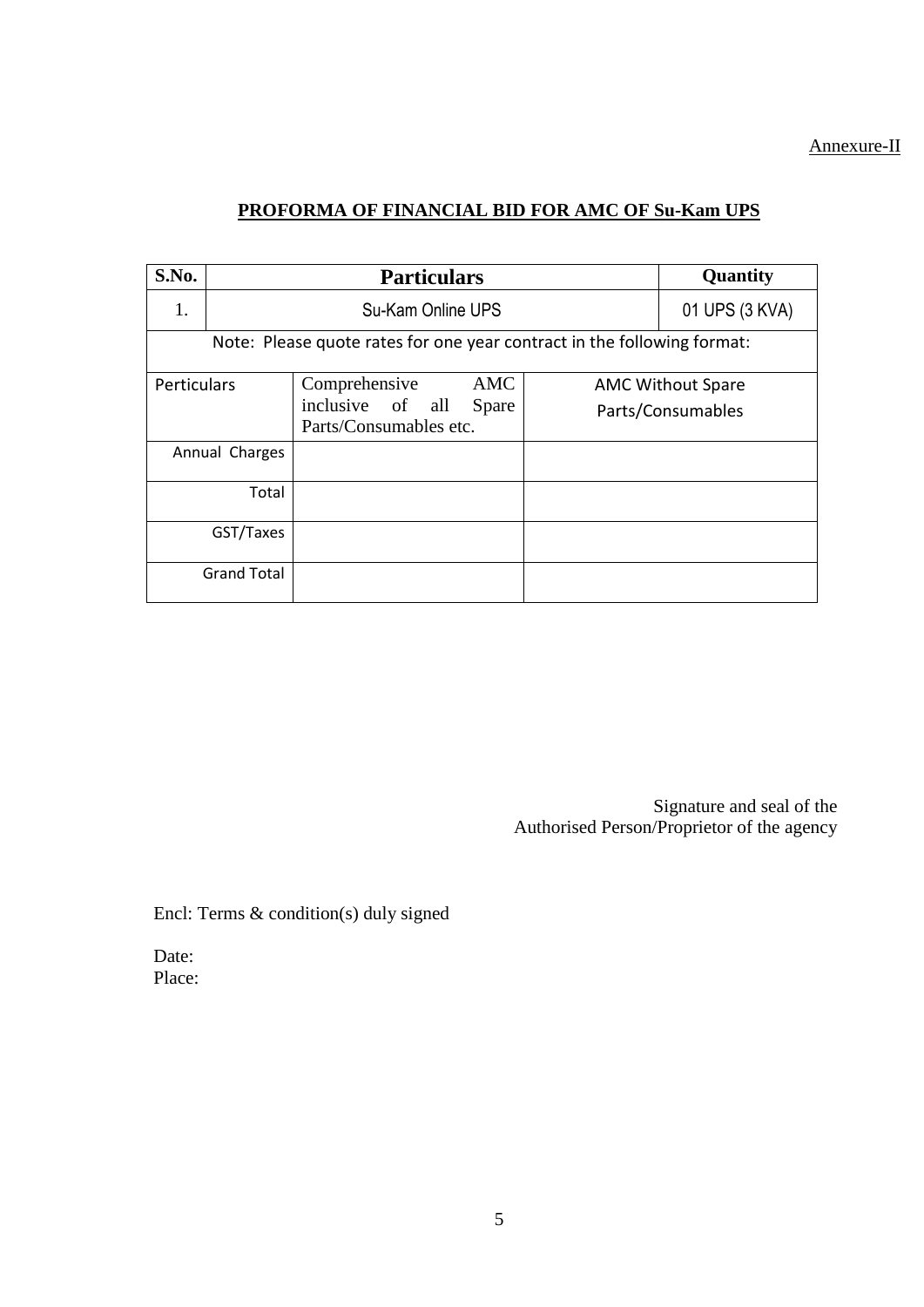## **PROFORMA OF FINANCIAL BID FOR AMC OF UNILINE UPS**

| S.No.                                                                      | <b>Particulars</b>                         |                                                             |  | Quantity        |                                     |  |
|----------------------------------------------------------------------------|--------------------------------------------|-------------------------------------------------------------|--|-----------------|-------------------------------------|--|
|                                                                            | Uniline Energy Systems (P) Ltd Online UPS  |                                                             |  | 01 UPS (10 KVA) |                                     |  |
| 2.                                                                         | Uniline Energy Systems (P) Ltd Offline UPS |                                                             |  |                 | 26 UPS (800 VA)                     |  |
| 3.                                                                         | Luminous Energy System (P) Ltd line UPS    |                                                             |  | 08 UPS (1 KVA)  |                                     |  |
| 4.                                                                         | Zebronics UPS (Under Warranty)             |                                                             |  | 02 UPS (600 VA) |                                     |  |
| Note: Please quote rates for three years contract in the following format: |                                            |                                                             |  |                 |                                     |  |
| Perticulars                                                                |                                            | Comprehensive<br>inclusive of all<br>Parts/Consumables etc. |  | AMC<br>Spare    | AMC Without Spare Parts/Consumables |  |
|                                                                            | One Year Charges                           |                                                             |  |                 |                                     |  |
|                                                                            | Total                                      |                                                             |  |                 |                                     |  |
|                                                                            | GST/Taxes                                  |                                                             |  |                 |                                     |  |
|                                                                            | <b>Grand Total</b>                         |                                                             |  |                 |                                     |  |

Signature and seal of the Authorised Person/Proprietor of the agency

Encl: Terms & condition(s) duly signed

Date: Place: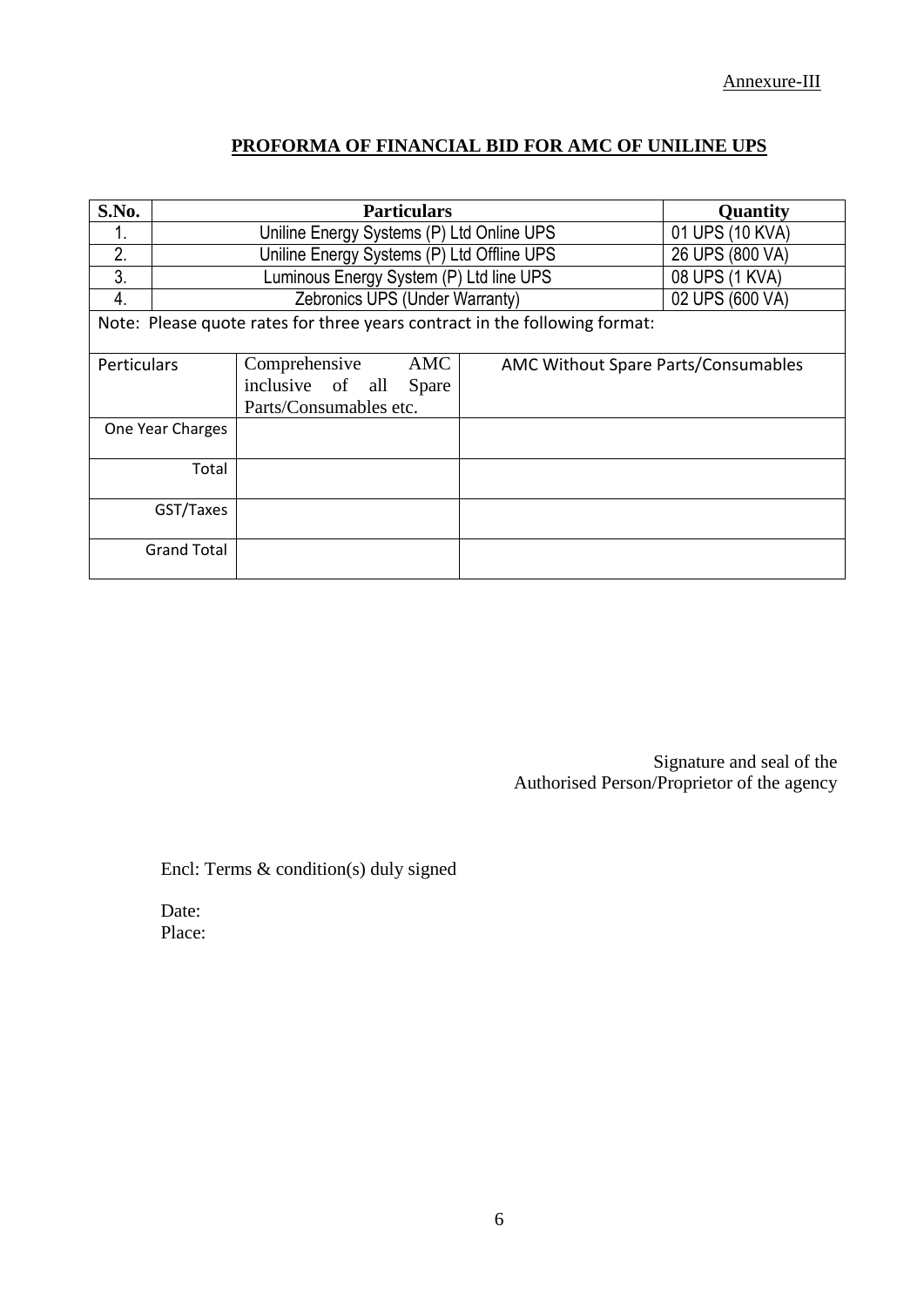#### **TENDER DOCUMENT CONTAINING DETAILED INFORMATION AND TERMS & CONDITIONS FOR AMC OF COMPUTER & PERIPHERALS/UPS (INCLUDING NETWORKING DEVICES)**

- 1. The offer of the intending agency must be valid for acceptance for a period of four months.
- 2. The agency has to ensure that the processing and implementation works are carried out without any disruption in the day-to-day working of the organization.
- 3. The period of the contract shall be as per financial bid.
- 4. That after successful implementation, software should generate zero defect results.
- 5. The agency which do not fulfill the minimum qualify criteria shall NOT be considered and will be rejected.
- 6. That the agency has to quote the rate as per Performa given in ANNEXURE(S). The IT Infrastructure is attached at ANNEXRURE IV. To sum up these are 45 computers, 04 networking devices, 12 printers and 36 UPS, that will be covered under proposed AMC.
- 7. Offer of the agency shall be all inclusive cost and necessary taxes. The GSTIN of the agency may be indicated separately. All the bills raised by the agency must bear the GSTIN of CGEWHO. TDS as applicable shall be deducted from the bills to be raised by the agency.
- 8. If the agency fails to provide satisfactory performance, the CGEWHO shall be at liberty to terminate the contract forthwith.
- 9. The tendering agency will comply with all data security, back up and confidentiality regulations of CGEWHO. Any breach of this condition will render the entire contract as null and void apart from compensation to CGEWHO for damages (if any), apart from fine/penalty/recovery as imposed by the CGEWHO.
- 10. The technical & financial bid will be evaluated on the basis of the technical soundness and total bid amount. Financial bid shall contain price bid only and no other document shall be enclosed with financial bid.
- 11. The CGEWHO reserves the right to accept or reject any Tender / Quotation in full or in part in case of incomplete quotations and also without assigning any reason thereof. In case of any dispute, decision of the CEO, CGEWHO will be final and binding on both the parties.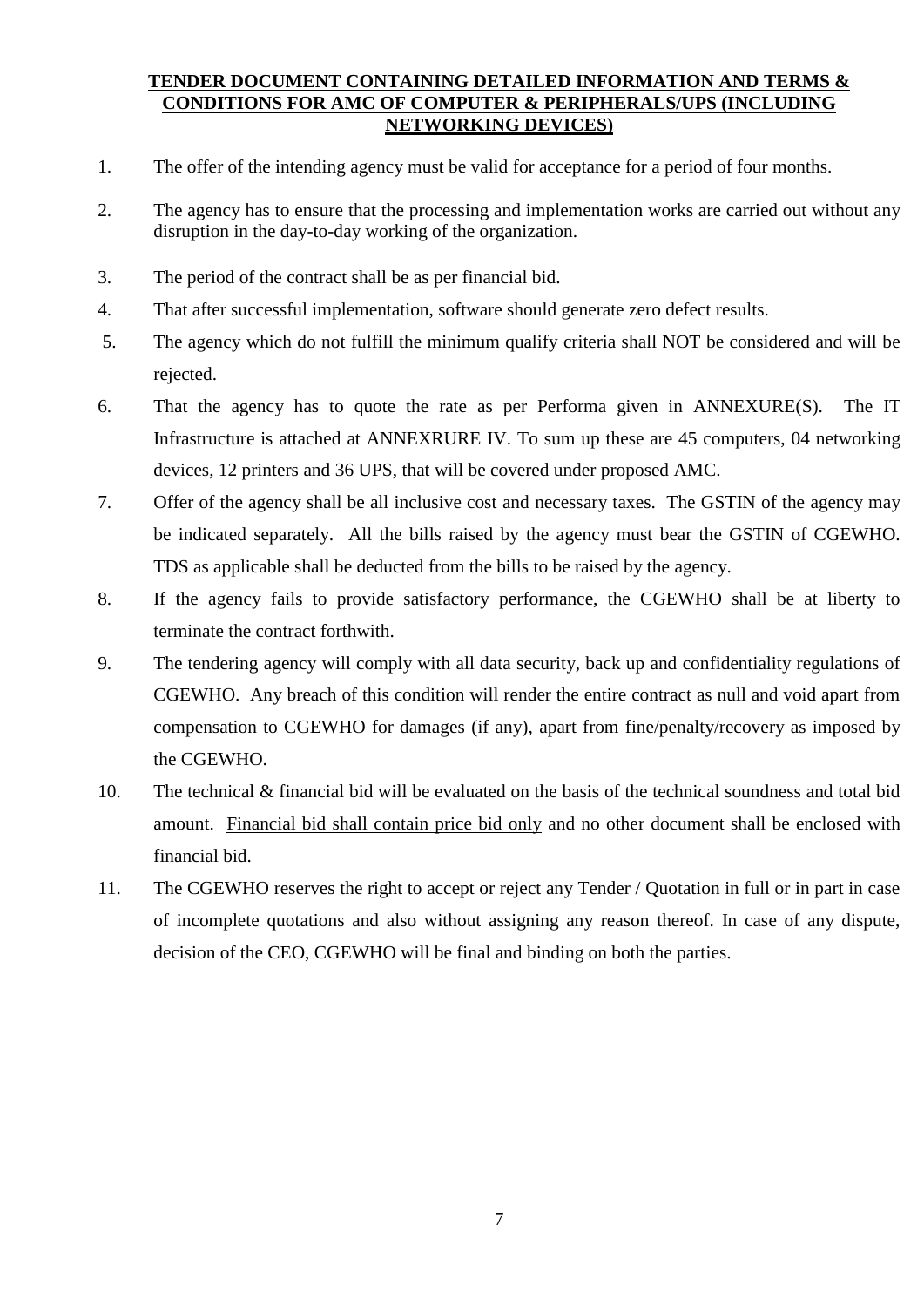- 12. The owner/partner/authorized person or manager of the agency should be available on his own direct telephone (office as well as residence) and also on mobile phone for assistance in relation to contract work under progress.
- 13. There should be no cutting/overwriting in the Financial Bid/ Quotations.

## **SIGNATURE OF THE TENDERER \_\_\_\_\_\_\_\_\_\_\_\_\_\_\_\_\_\_\_\_\_\_\_\_\_\_\_\_\_\_\_\_\_\_**

## **NAME IN BLOCK LETTERS \_\_\_\_\_\_\_\_\_\_\_\_\_\_\_\_\_\_\_\_\_\_\_\_\_\_\_\_\_\_\_\_\_\_**

# **FULL ADDRESS WITH TELEPHONE NUMBERS \_\_\_\_\_\_\_\_\_\_\_\_\_\_\_\_\_\_\_\_\_\_\_\_\_\_\_\_\_\_\_\_\_\_**

# **OFFICIAL STAMP \_\_\_\_\_\_\_\_\_\_\_\_\_\_\_\_\_\_\_\_\_\_\_\_\_\_\_\_\_\_\_\_\_**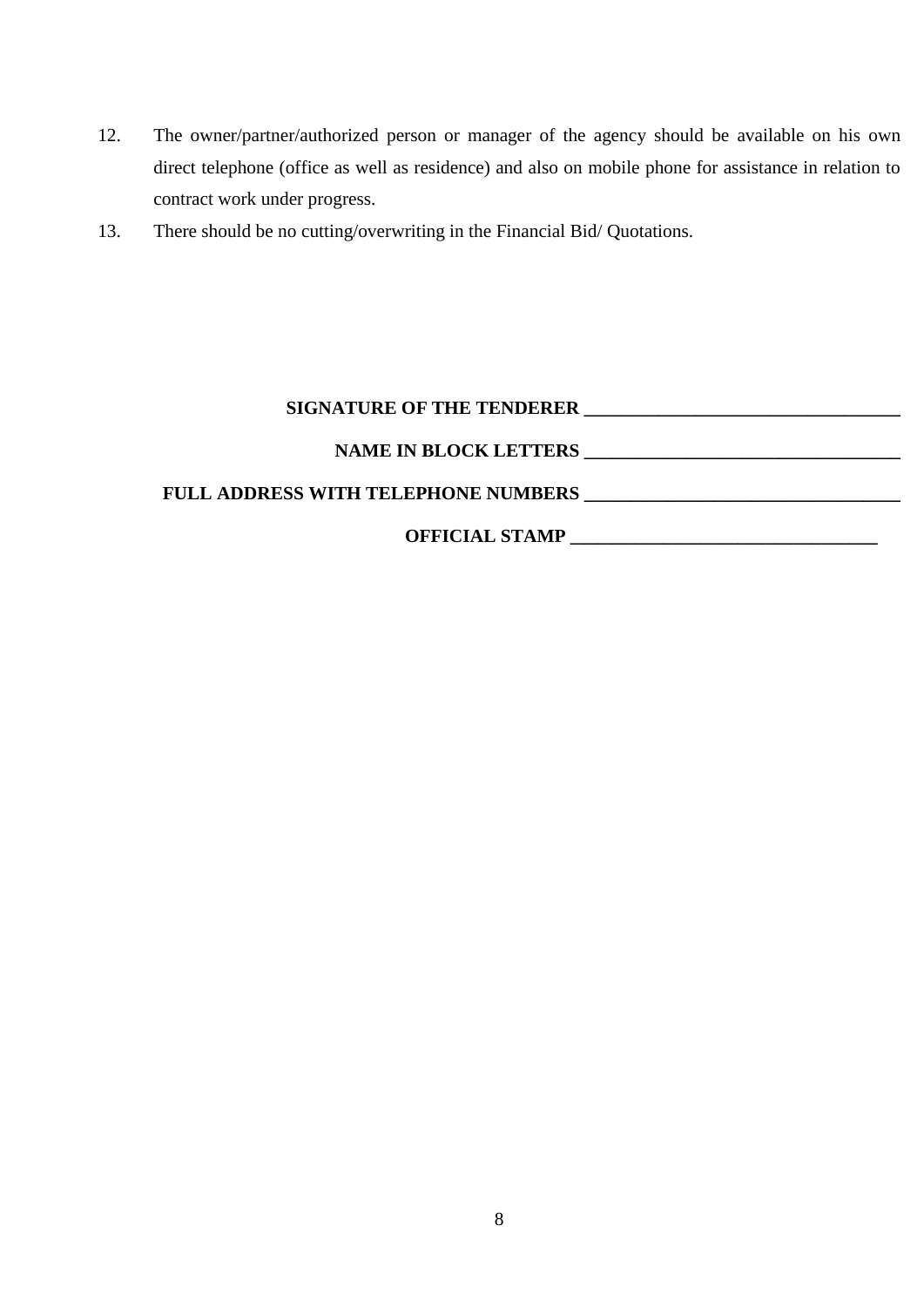| IT Infrastructure - CGEWHO |                                                                          |                       |                                    |  |  |  |
|----------------------------|--------------------------------------------------------------------------|-----------------------|------------------------------------|--|--|--|
| SNo                        | Computer/Model                                                           | Printer               | <b>UPS</b>                         |  |  |  |
| $\mathbf{1}$               | Dell Inspiron 3148 (Notebook)                                            | <b>EPSON InkJet</b>   | OnlineUniline (10KVA)              |  |  |  |
| $\overline{2}$             | Acer i3 Desktop                                                          | HP LASERJET 2035      | Online Su-Kam (3KVA)               |  |  |  |
| 3                          | <b>Acer Veriton</b>                                                      | HP LaserJet 1136 MFP  | Luminous (1KVA)                    |  |  |  |
| 4                          | <b>Acer Veriton</b>                                                      | HP LaserJet 1136 MFP  | Luminous (1KVA)                    |  |  |  |
| 5                          | <b>Acer Veriton</b>                                                      | HP LaserJet 1136 MFP  | Luminous (1KVA)                    |  |  |  |
| 6                          | <b>Acer Veriton</b>                                                      | HP LaserJet cp4525    | Luminous (1KVA)                    |  |  |  |
| 7                          | <b>Acer Veriton</b>                                                      | HP LaserJet M126nw    | Luminous (1KVA)                    |  |  |  |
| 8                          | <b>Acer Veriton</b>                                                      | HP LaserJet M126nw    | Luminous (1KVA)                    |  |  |  |
| 9                          | <b>Acer Veriton</b>                                                      | <b>HP Pro CP 1025</b> | Luminous (1KVA                     |  |  |  |
| 10                         | <b>Acer Veriton</b>                                                      | HP Pro MFP M177 FW    | Luminous (1KVA)                    |  |  |  |
| 11                         | <b>Acer Veriton</b>                                                      | HP ScanJet 5590       | Uiniline(800VA)                    |  |  |  |
| 12                         | <b>Acer Veriton</b>                                                      | LIPI T6045 LQ         | Uniline (800VA)                    |  |  |  |
| 13                         | <b>Acer Veriton</b>                                                      |                       | Uniline (800VA)                    |  |  |  |
| 14                         | <b>Acer Veriton</b><br><b>Acer Veriton</b>                               |                       | Uniline (800VA)                    |  |  |  |
| 15<br>16                   | <b>Acer Veriton</b>                                                      |                       | Uniline (800VA)<br>Uniline (800VA) |  |  |  |
| 17                         | <b>Acer Veriton</b>                                                      |                       | Uniline (800VA)                    |  |  |  |
|                            |                                                                          |                       |                                    |  |  |  |
| 18                         | <b>Acer Veriton</b>                                                      |                       | Uniline (800VA)                    |  |  |  |
| 19                         | <b>Acer Veriton</b>                                                      |                       | Uniline (800VA)                    |  |  |  |
| 20                         | <b>Acer Veriton</b>                                                      |                       | Uniline (800VA)                    |  |  |  |
| 21                         | Acer Veriton IE3722                                                      |                       | Uniline (800VA)                    |  |  |  |
| 22                         | <b>ACER VERITON-IC5800</b>                                               |                       | Uniline (800VA)                    |  |  |  |
| 23                         | <b>ACER VERITON-IC5996</b>                                               |                       | Uniline (800VA)                    |  |  |  |
| 24                         | Dell 3250 All in One (Desktop)                                           |                       | Uniline (800VA)                    |  |  |  |
| 25                         | Dell optiplex 3010                                                       |                       | Uniline (800VA)                    |  |  |  |
| 26                         | Dell optiplex 3010                                                       |                       | Uniline (800VA)                    |  |  |  |
| 27                         | <b>HCL Desktop</b>                                                       |                       | Uniline (800VA)                    |  |  |  |
| 28                         | <b>HCL Desktop</b>                                                       |                       | Uniline (800VA)                    |  |  |  |
| 29                         | HP Net Server E800                                                       |                       | Uniline (800VA)                    |  |  |  |
| 30                         | HP Slimline 260-P020il DT PC India                                       |                       | Uniline (800VA)                    |  |  |  |
| 31                         | HP Slimline 260-P020il DT PC India                                       |                       | Uniline (800VA)                    |  |  |  |
| 32                         | HP Slimline 260-P020il DT PC India                                       |                       | Uniline (800VA)                    |  |  |  |
| 33                         | HP Slimline 260-P020il DT PC India                                       |                       | Uniline (800VA)                    |  |  |  |
| 34                         | HP Slimline 260-P020il DT PC India                                       |                       | Uniline (800VA)                    |  |  |  |
|                            |                                                                          |                       |                                    |  |  |  |
| 35                         | HP Slimline 260-P020il DT PC India<br>HP Slimline 260-P020il DT PC India |                       | Uniline (800VA)<br>Uniline (800VA) |  |  |  |
| 36<br>37                   | HP Proliant ML 350e G8 E5-2403 (664044-B21)                              |                       |                                    |  |  |  |
| 38                         | IBM x3500 M4, Machine Type 7383-AC1                                      |                       |                                    |  |  |  |
| 39                         | Lenovo Laptop G50-70 (59-436417)                                         |                       |                                    |  |  |  |
| 40                         | Lenovo ipad 100-15IBY 80MJ                                               |                       |                                    |  |  |  |
| 41                         | Lenovo ipad 100-15IBY 80MJ                                               |                       |                                    |  |  |  |
| 42                         | Lenovo ipad 100-15IBY 80MJ                                               |                       |                                    |  |  |  |
| 43                         | Lenovo ipad 100-15IBY 80MJ                                               |                       |                                    |  |  |  |
| 44                         | Lenovo ipad 100-15IBY 80MJ                                               |                       |                                    |  |  |  |
| 45                         | Lenovo ipad 100-15IBY 80MJ                                               |                       |                                    |  |  |  |
| 46 -                       | Cyberoam(CR 35iNG), Router (Cisco 1905), 48                              |                       |                                    |  |  |  |
| 49                         | Port Switches (02 nos.) = $04$                                           |                       |                                    |  |  |  |
|                            | Computer 45+ Network Devices 04 = 49                                     | 12                    | 36                                 |  |  |  |